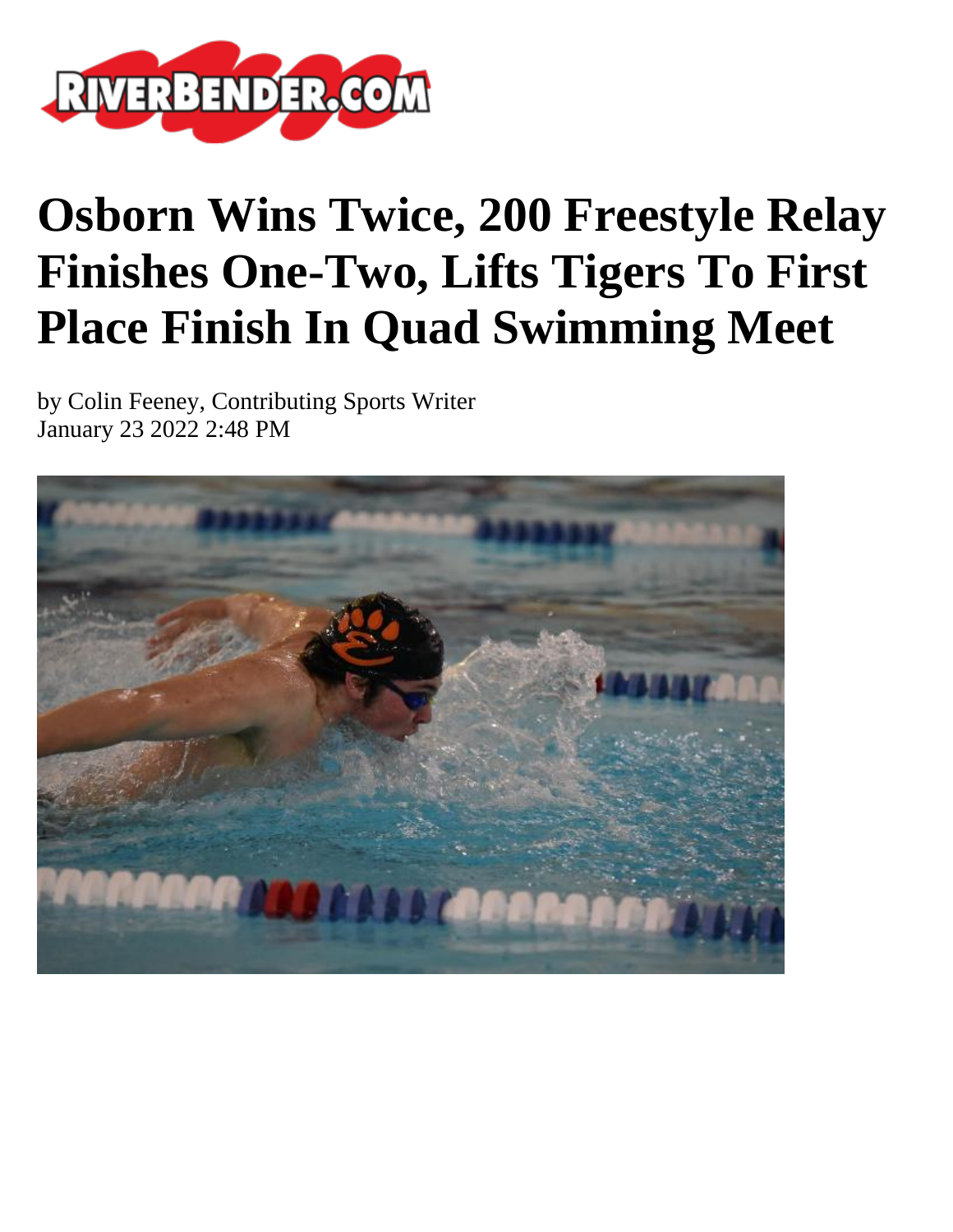

EDWARDSVILLE - Cohen Osborn won two events on the day and the 200-yard freestyle relay teams finished one-two in their race to help the Edwardsville boys swimming team win a quadrangular meet Saturday afternoon at the Chuck Fruit Aquatic Center.

The Tigers won the meet with 198 points, with Chatham Glenwood coming in second with 155 points, Springfield High was third with 101 and O'Fallon finished fourth with 90 points.

Edwardsville was ready to swim fast in the meet, and their efforts were rewarded with the win.

"Really well," said Tigers head coach Christian Rhoten. "The guys should have been a lot more tired than they are, because we've been training really hard. But they really wanted to swim fast today, so that's what they did."

Osborn's winning time of 52.20 seconds in the 100-yard backstroke was typical of the Tigers' times on the day, with Evan Grinter also swam very good races as well. The team overall swam well on the day and was particularly looking forward to going against the Titans.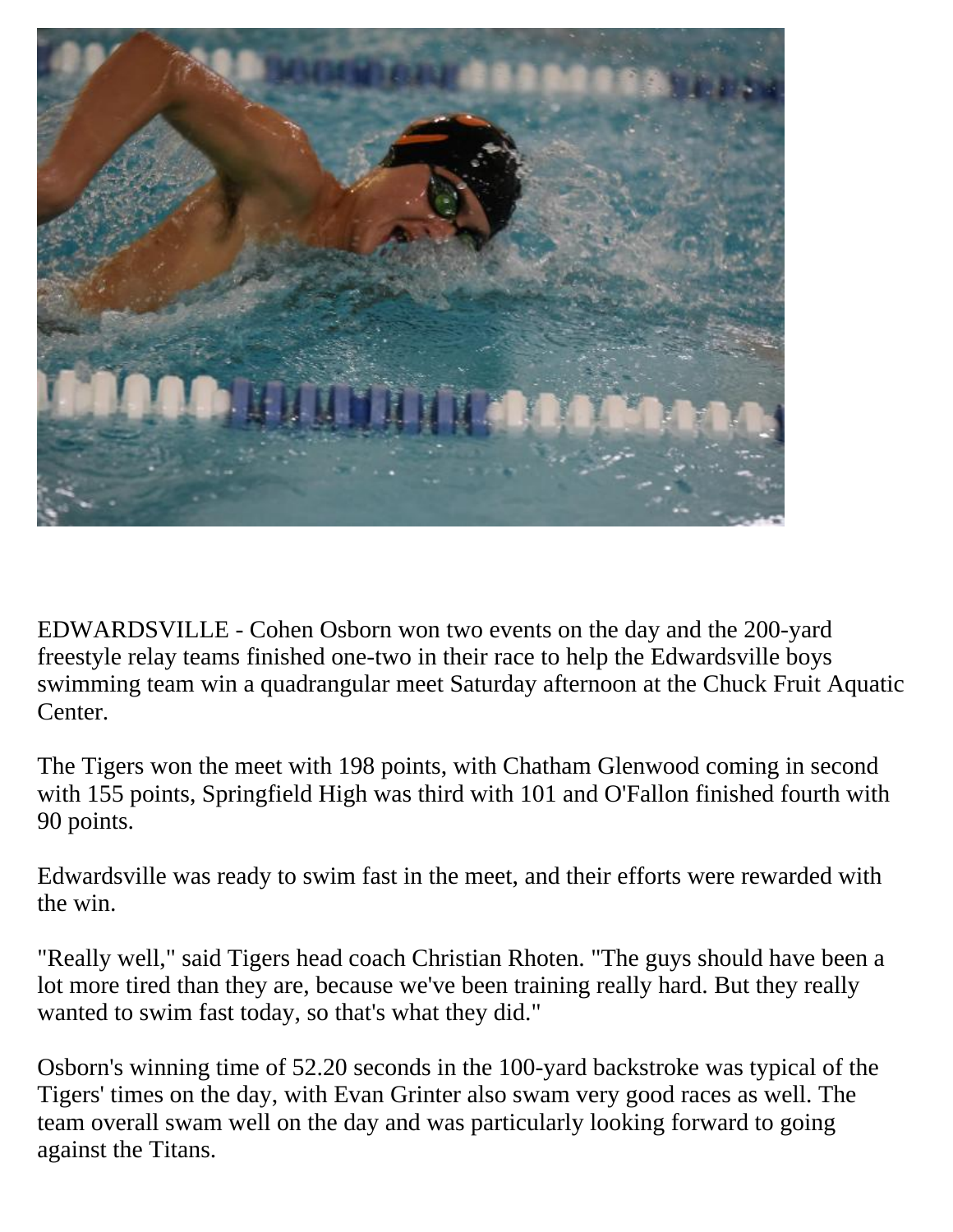"Yeah, I think everyone was pretty fired up to race against Glenwood," Rhoten said. "We've had a few years when Glenwood was really close to us at sectionals in points. So, they definitely wanted to come in today and put up some good swims again."

Outside of Grinter and Osborn, some of the younger swimmers on the Tigers had good performances as well.

"Austin Norcio had a great 200 freestyle, lifetime best time with a 1;52.96," Rhoten said. Eddie Myers in the 100 backstroke and a lifetime best time. I mean, I could keep going and going about guys who just lit the pool on fire today."

The younger swimmers have made major contributions to the Tigers' success this season as well.

"They're being led pretty well," Rhoten said, "They know what's expected at a swim meet like this and when you have good leadership, knowing that a dual meet is going to go time, they're responding well."

The 200-yard medley relay team of Myers, Osborn, Owen Gruben and Grinter got things started with a win in the race at 1:42.14, with the team of Alex Ge, Daniel Sanchez, Javier DeLaCruz and Peyton LeVasseur placing fifth at 1:55.50. Glenwood's Lleyton Turk won the 200-yard freestyle at 1:51.64, with Norcio coming in second with his lifetime best and Logan Oertle placing third at 1:59.17. Glenwood's Will Turk won the 200-yard individual medley, coming in at 2:02.17, with Myers coming in second at 2: 12.04 and Sanchez placing sixth at 2:21.33.

Grinter won the 50-yard freestyle at 22.63 seconds, with Gruben coming in third at 23.89 seconds. Charlie Batton of Glenwood won the one-meter springboard diving competition with 215.45 points, while the Tigers' Hunter Schlueter was second with 179.90 points and Sam Borden fourth with 139.60 points. Osborn won his first event of the day by taking the 100-yard butterfly at 55.84 seconds, with Gruben second at 57.58 seconds. Joshua Morgan of the Senators won Springfield's only event in the 100-yard freestyle at 50.06 seconds, with Grinter placing third at 52.87 seconds and Oertle fourth at 54.12 seconds.

Photo Gallery:

Norcio won the 500-yard freestyle with a time of 5:21.60, while Danford Mason was third at 5:52.07, while the 200-yard freestyle relay teams came in the top two, with Grinter, Gruben, Myers and Osborn winning at 1:30.96 and the team of DeLaCruz,